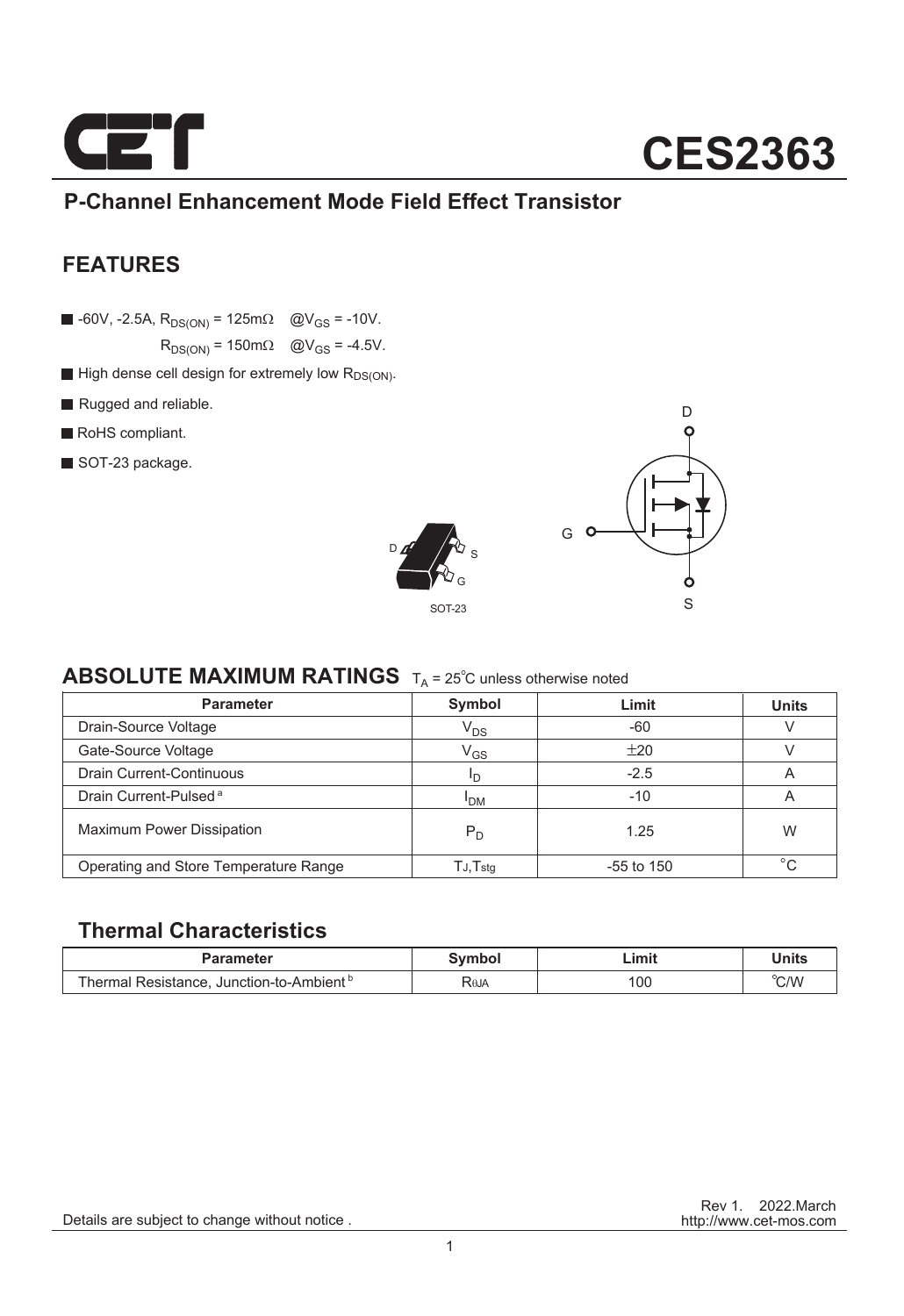

### **Electrical Characteristics**  $T_A = 25^\circ \text{C}$  unless otherwise noted

| <b>Parameter</b>                                              | Symbol                                 | <b>Test Condition</b>                                                           | Min   | Typ | Max    | <b>Units</b> |  |  |  |  |
|---------------------------------------------------------------|----------------------------------------|---------------------------------------------------------------------------------|-------|-----|--------|--------------|--|--|--|--|
| <b>Off Characteristics</b>                                    |                                        |                                                                                 |       |     |        |              |  |  |  |  |
| Drain-Source Breakdown Voltage                                | BV <sub>DSS</sub>                      | $V_{GS} = 0V$ , $I_D = -250 \mu A$                                              | $-60$ |     |        | $\vee$       |  |  |  |  |
| Zero Gate Voltage Drain Current                               | $I_{\text{DSS}}$                       | $V_{DS}$ = -60V, $V_{GS}$ = 0V                                                  |       |     | $-1$   | μA           |  |  |  |  |
| Gate Body Leakage Current, Forward                            | <b>I</b> GSSF                          | $V_{GS}$ = 20V, $V_{DS}$ = 0V                                                   |       |     | 100    | nA           |  |  |  |  |
| Gate Body Leakage Current, Reverse                            | <b>IGSSR</b>                           | $V_{GS}$ = -20V, $V_{DS}$ = 0V                                                  |       |     | $-100$ | nA           |  |  |  |  |
| On Characteristics <sup>c</sup>                               |                                        |                                                                                 |       |     |        |              |  |  |  |  |
| Gate Threshold Voltage                                        | $V_{GS(th)}$                           | $V_{GS} = V_{DS}$ , $I_D = -250 \mu A$                                          | $-1$  |     | $-3$   | V            |  |  |  |  |
| <b>Static Drain-Source</b>                                    |                                        | $V_{GS}$ = -10V, $I_D$ = -1A                                                    |       | 100 | 125    | $m\Omega$    |  |  |  |  |
| On-Resistance                                                 | $R_{DS(on)}$                           | $V_{GS}$ = -4.5V, $I_D$ = -1A                                                   |       | 106 | 150    | $m\Omega$    |  |  |  |  |
| Dynamic Characteristics <sup>d</sup>                          |                                        |                                                                                 |       |     |        |              |  |  |  |  |
| Input Capacitance                                             | $C_{\text{iss}}$                       |                                                                                 |       | 960 |        | pF           |  |  |  |  |
| <b>Output Capacitance</b>                                     | $\mathrm{C_{oss}}$                     | $V_{DS}$ = -30V, $V_{GS}$ = 0V,<br>$f = 10$ MHz                                 |       | 70  |        | рF           |  |  |  |  |
| Reverse Transfer Capacitance                                  | $\mathbf{C}_{\text{rss}}$              |                                                                                 |       | 45  |        | рF           |  |  |  |  |
| Switching Characteristics <sup>d</sup>                        |                                        |                                                                                 |       |     |        |              |  |  |  |  |
| Turn-On Delay Time                                            | $t_{d(0n)}$                            |                                                                                 |       | 11  |        | ns           |  |  |  |  |
| Turn-On Rise Time                                             | $t_r$                                  | $V_{DD}$ = -30V, $I_D$ = -1A,<br>$V_{GS}$ = -10V, R <sub>GEN</sub> = 6 $\Omega$ |       | 4   |        | ns           |  |  |  |  |
| Turn-Off Delay Time                                           | $t_{d(off)}$                           |                                                                                 |       | 75  |        | ns           |  |  |  |  |
| <b>Turn-Off Fall Time</b>                                     | t                                      |                                                                                 |       | 14  |        | ns           |  |  |  |  |
| <b>Total Gate Charge</b>                                      | $Q_{q}$                                |                                                                                 |       | 8.6 |        | nC           |  |  |  |  |
| Gate-Source Charge                                            | $\mathsf{Q}_{\underline{\mathsf{gs}}}$ | $V_{DS}$ = -30V, $I_D$ = -2A,<br>$V_{GS} = -4.5V$                               |       | 2.1 |        | nC           |  |  |  |  |
| Gate-Drain Charge                                             | $\mathsf{Q}_{\mathsf{qd}}$             |                                                                                 |       | 2.8 |        | nC           |  |  |  |  |
| <b>Drain-Source Diode Characteristics and Maximun Ratings</b> |                                        |                                                                                 |       |     |        |              |  |  |  |  |
| Drain-Source Diode Forward Current <sup>b</sup>               | $I_{\rm S}$                            |                                                                                 |       |     | $-1$   | A            |  |  |  |  |
| Drain-Source Diode Forward Voltage <sup>c</sup>               | $\rm V_{SD}$                           | $V_{cs} = 0V$ , $I_s = -1A$                                                     |       |     | $-1.2$ | V            |  |  |  |  |

**Notes :**<br>a.Repetitive Rating : Pulse width limited by maximum junction temperature.<br>b.Surface Mounted on FR4 Board, t < 5 sec.<br>c.Pulse Test : Pulse Width ≤ 300µs, Duty Cyde ≤ 2%.<br>d.Guaranteed by design, not subject to pr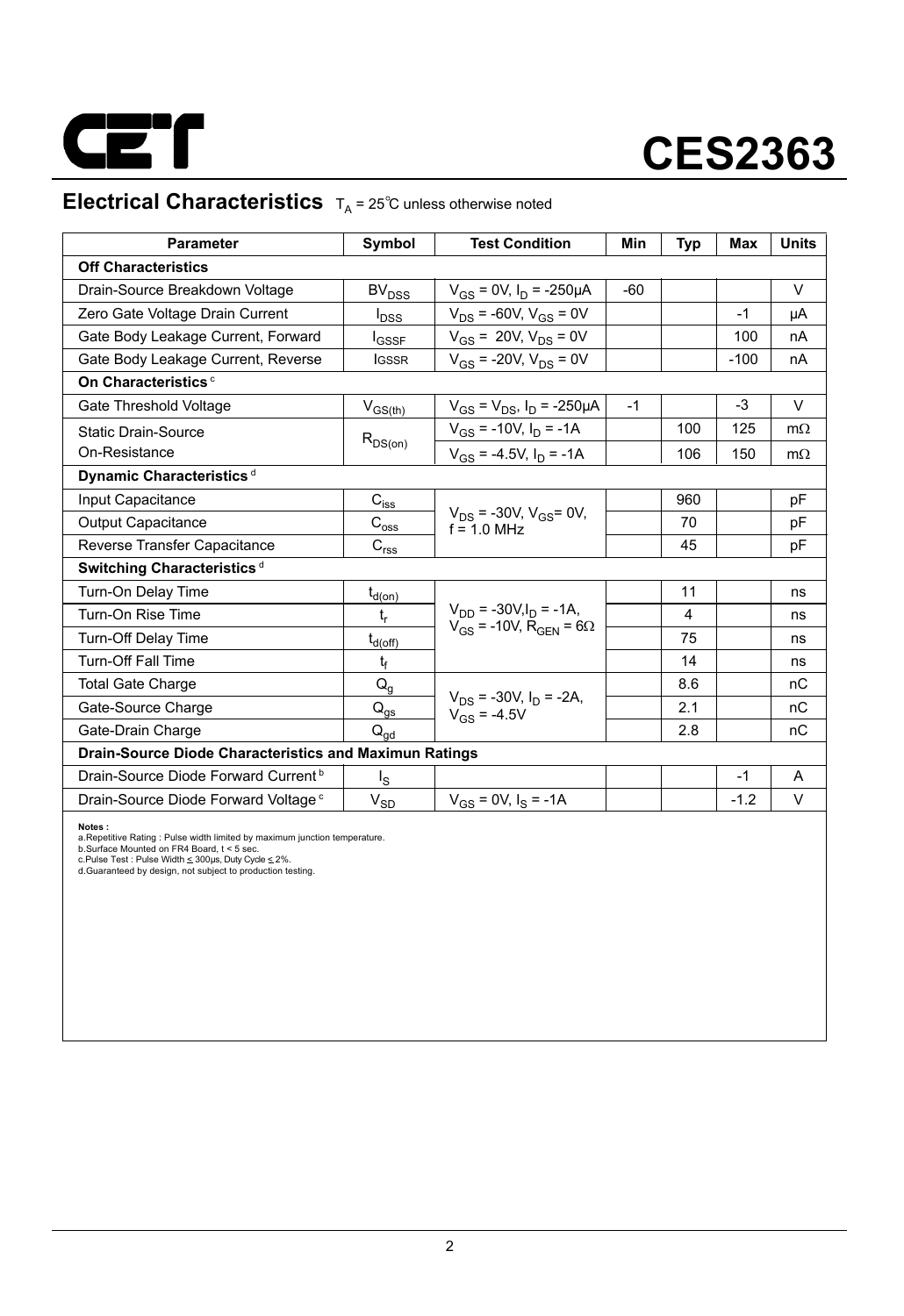



#### **Figure 1. Output Characteristics**



**Figure 3. Capacitance**



**Figure 5. Gate Threshold Variation with Temperature**

# **CES2363**



**Figure 2. Transfer Characteristics**



**Figure 4. On-Resistance Variation with Temperature**



**Figure 6. Body Diode Forward Voltage Variation with Source Current**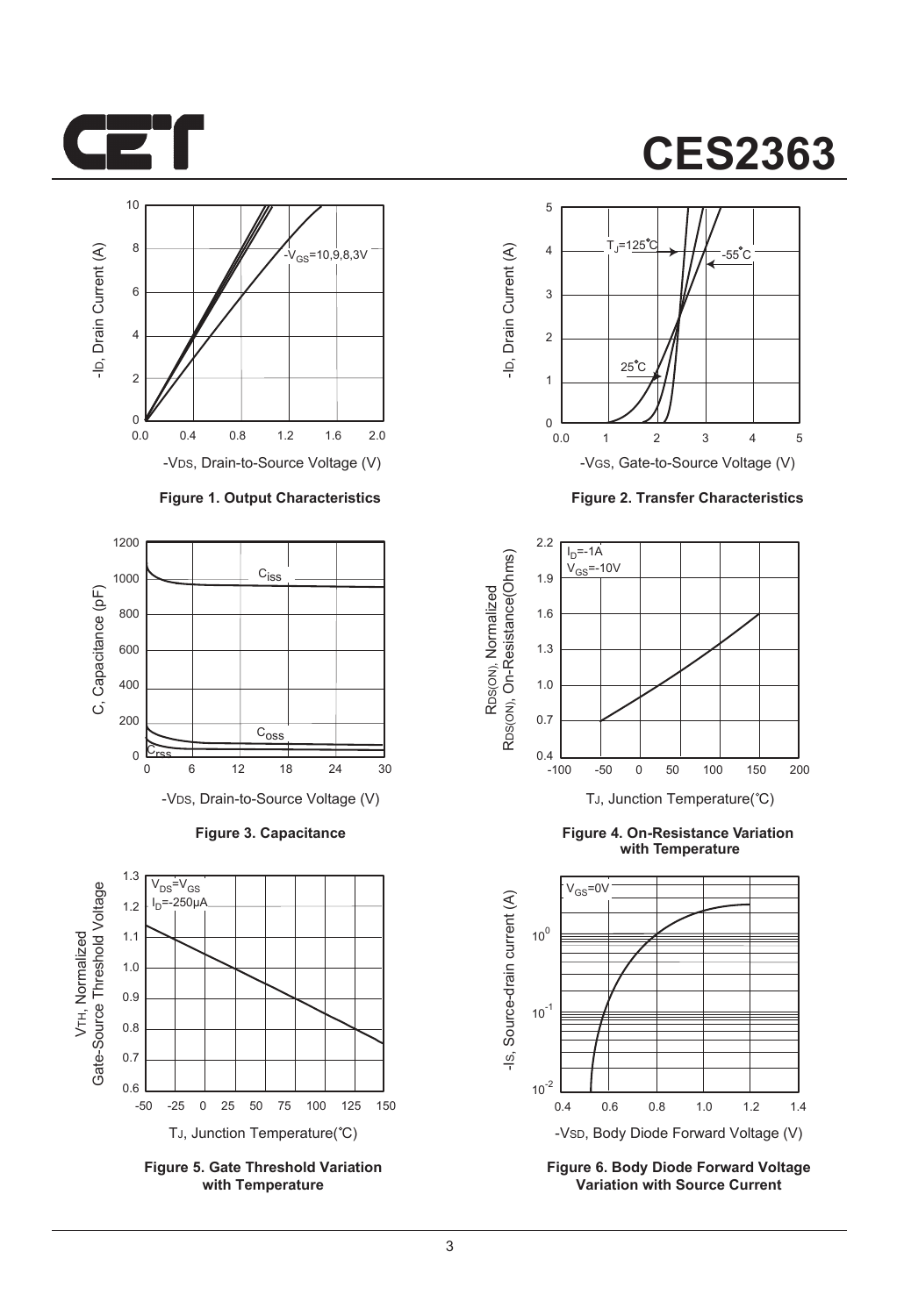



**Figure 7. Gate Charge**



**Figure 9. Breakdown Voltage Variation VS Temperature**





**Figure 8. Maximum Safe Operating Area**



**Figure 10. Switching Test Circuit Figure 11. Switching Waveforms**